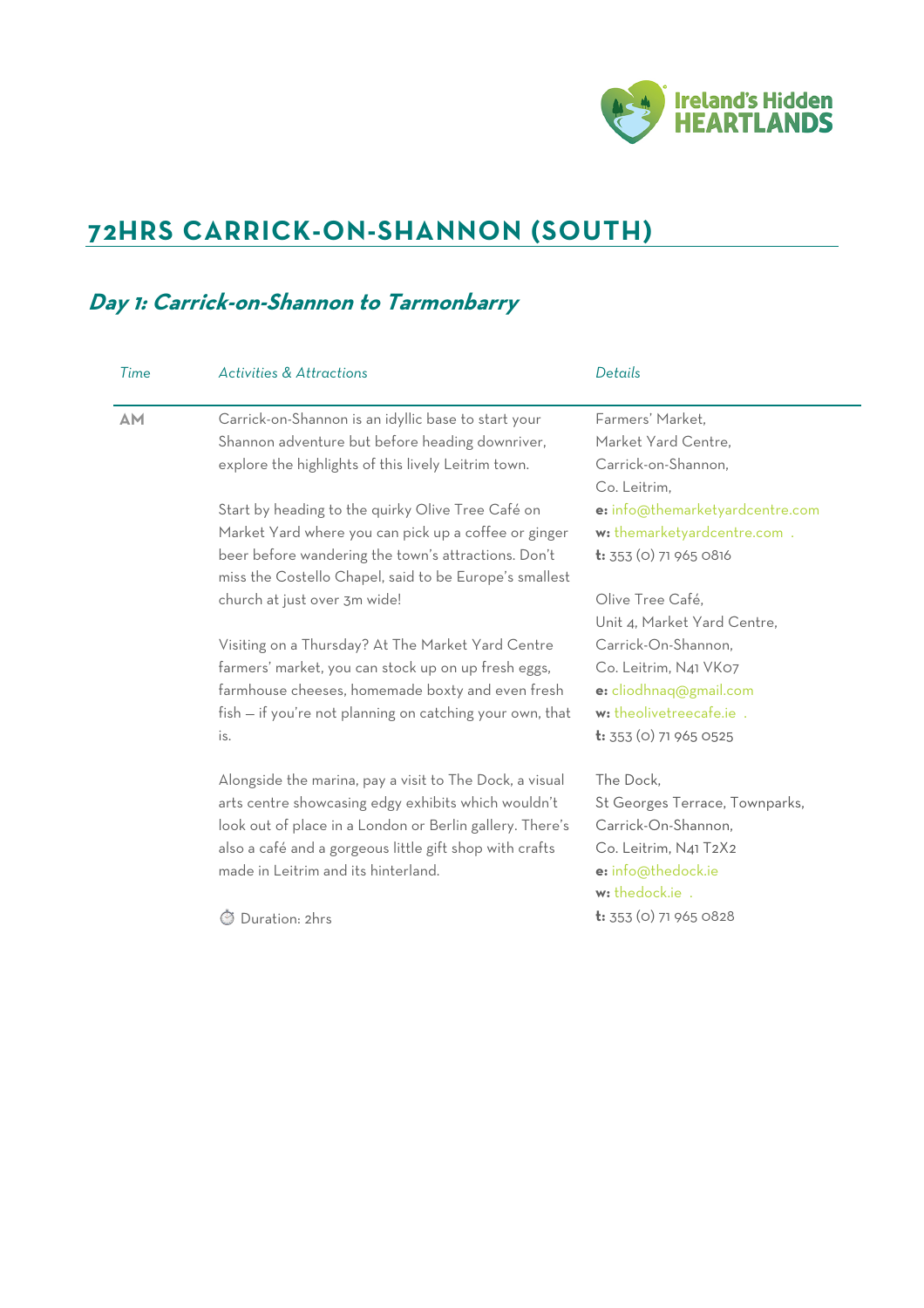| Time      | <b>Activities &amp; Attractions</b>                                                                                                                                                                                                                                                                                                                                                                                                                                        | Details                                                                                                                                       |
|-----------|----------------------------------------------------------------------------------------------------------------------------------------------------------------------------------------------------------------------------------------------------------------------------------------------------------------------------------------------------------------------------------------------------------------------------------------------------------------------------|-----------------------------------------------------------------------------------------------------------------------------------------------|
| Lunch     | Leaving Carrick, two hours of scenic cruising brings you<br>downriver to the postcard village of Dromod. The<br>village features a charming signposted nature walkway<br>where you can stretch your legs before enjoying lunch<br>in one of the village's impressive restaurants. Try the<br>Brandywell for their delicious dishes or Harkins Café, a                                                                                                                      | Harkins Café,<br>36 Mac Oisin Place, Dromod,<br>Co. Leitrim, N41 V825<br>e: emmaharkins1@gmail.com<br><b>t:</b> 353 (0) 87 355 3669           |
|           | popular local option for tasty bites like salads or<br>quiches.                                                                                                                                                                                                                                                                                                                                                                                                            | The Brandywell,<br>Main Street, Dromod,<br>Co. Leitrim, N41 Y6N3                                                                              |
|           | Duration: 3hrs                                                                                                                                                                                                                                                                                                                                                                                                                                                             | e: brandywelldromod@gmail.com<br>w: brandywell.ie<br>t: 353 (0) 71 963 8278                                                                   |
| <b>PM</b> | After navigating the scenic waterways of Lough Bofin,<br>Roosky Lock and Lough Forbes, continue cruising south<br>until you reach your base for the night,<br>Tarmonbarry in Co. Roscommon. Once berthed, the<br>village's Purple Onion restaurant, which also features an<br>art gallery, makes a fine place to dine. Menu<br>options like gin-laced watermelon with feta or forest<br>mushroom & blue cheese risotto have made this<br>restaurant a worthy award-winner. | The Purple Onion,<br>Tarmonbarry Village,<br>Co. Roscommon, N39 FY94<br>e: info@purpleonion.ie<br>w: purpleonion.ie<br>t: 353 (0) 43 335 9919 |

⏱ Duration: 2hrs

# **Day 2: Tarmonbarry to Athlone**

| Time | <b>Activities &amp; Attractions</b>                                                                                                                                                                                        | Details |
|------|----------------------------------------------------------------------------------------------------------------------------------------------------------------------------------------------------------------------------|---------|
| AM   | Come morning, enjoy some birding along<br>Tarmonbarry's Harbour Road or take the scenic 5km<br>round trek across the river to the neighbouring village<br>of Clondra, the starting point of the historic Royal Ca-<br>nal. |         |
|      | Once back on your cruiser, continue south between the<br>banks of Longford and Roscommon until you reach the<br>majestic shores of Lough Ree, the 'Lake of Kings' and<br>Ireland's fifth largest lake.<br>Duration: 2hrs   |         |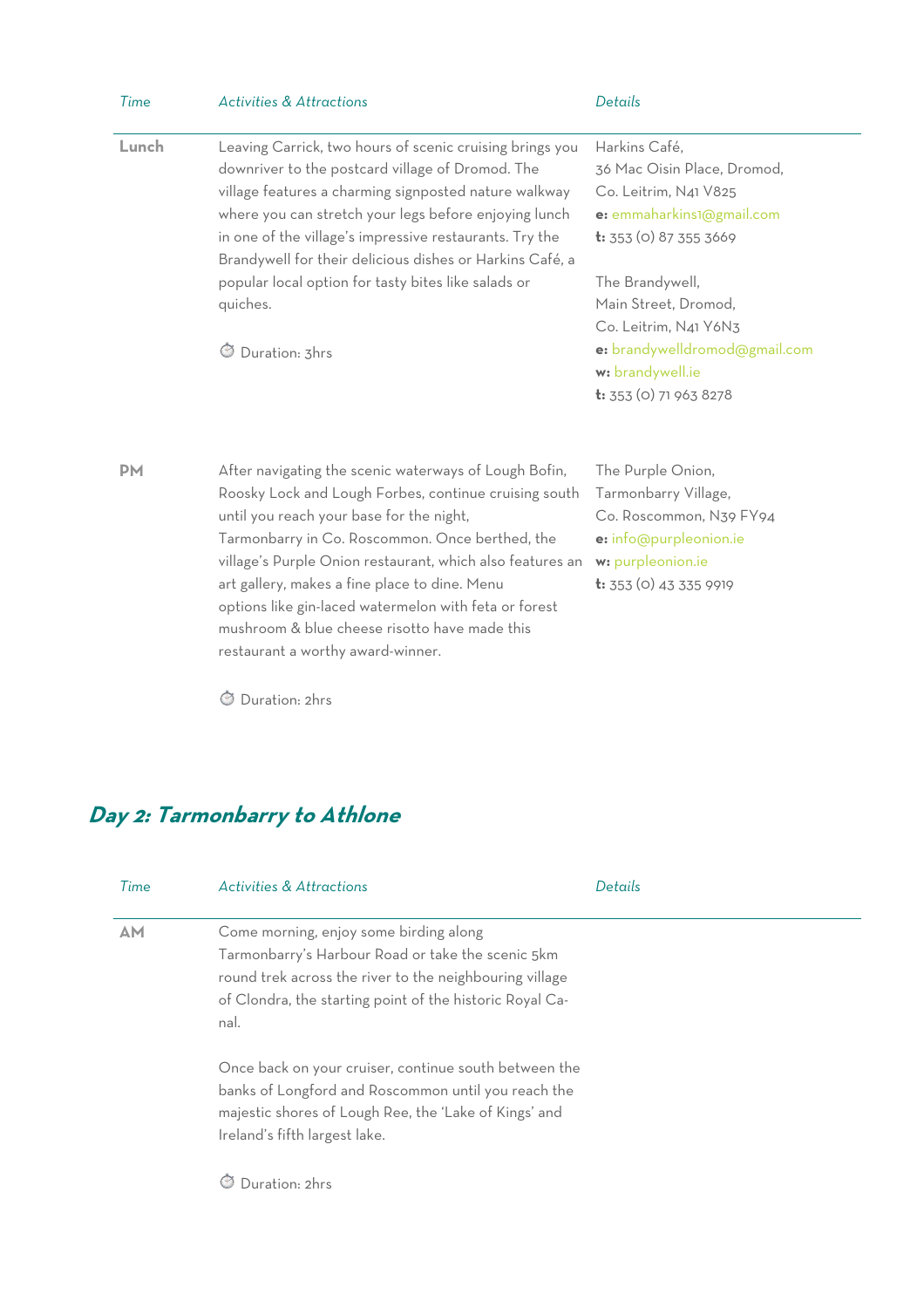| Time          | <b>Activities &amp; Attractions</b>                                                                                                                                                                                                                                                                                                                                                                                                               | Details                                                                                                                                                      |
|---------------|---------------------------------------------------------------------------------------------------------------------------------------------------------------------------------------------------------------------------------------------------------------------------------------------------------------------------------------------------------------------------------------------------------------------------------------------------|--------------------------------------------------------------------------------------------------------------------------------------------------------------|
| <b>PM</b>     | Once you've navigated your way to the southern shores<br>of Lough Ree, either head for some adventure at<br>Baysports, located at the Hodson Bay Hotel, or treat<br>yourself to a blissful afternoon of pampering at the<br>renowned Wineport Lodge.                                                                                                                                                                                              | Baysports,<br>Hodson Bay, Athlone,<br>Co. Roscommon, N37 KH72<br>e: info@baysports.ie<br>w: baysports.ie<br>t: 353 (0) 90 649 4801                           |
|               | Baysports is Ireland's largest inflatable waterpark<br>featuring a trove of medieval-themed slides which cele-<br>brate the region's rich history. While kids make a splash<br>at the waterpark, adults can grab a paddle and explore<br>Lough Ree by kayak. For lunch, visit either the on-site<br>BayCafé or the Waterfront Bar located in the Hodson<br>Bay Hotel, just next door.                                                             | Hodson Bay Hotel<br>Roscommon Road, Athlone,<br>Co. Roscommon, N37 XR82<br>e: info@hodsonbayhotel.com<br>w: hodsonbayhotel.com<br>$t: 353(0)$ 90 644 2004    |
|               | At Wineport Lodge, you can enjoy a luxury treatment at<br>the hotel's lakeside spa - perhaps a hot stone massage<br>or a Voya seaweed bath with bubbly to really soothe<br>the soul? Afterwards, enjoy lunch on the<br>terrace of their famous restaurant.<br><b>5</b> Duration: 4hrs                                                                                                                                                             | Wineport Lodge,<br>Glasson, Athlone,<br>Co. Westmeath, N37 R2D7<br>e: lodge@wineport.ie<br>w: wineport.ie<br>$t: 353$ (0) 90 643 9010                        |
| <b>Dinner</b> | In the afternoon, continue your day's journey by<br>making the short stretch south to Athlone, the urban<br>heartbeat of the region. With one of the most vibrant<br>dining scenes in the Midlands, Athlone enjoys a<br>bounty of excellent restaurants. Book a table at Thyme<br>Restaurant for its delicious seasonal menu before chas-<br>ing your night with a visit to Sean's Bar, which lays claim<br>to being the oldest pub in the world! | Thyme Restaurant,<br>2 Bridge Street, Athlone,<br>Co. Westmeath, N37 F1W4<br>e: info@thymerestaurant.ie<br>w: thymerestaurant.ie<br>$t: 353$ (0) 90 647 8850 |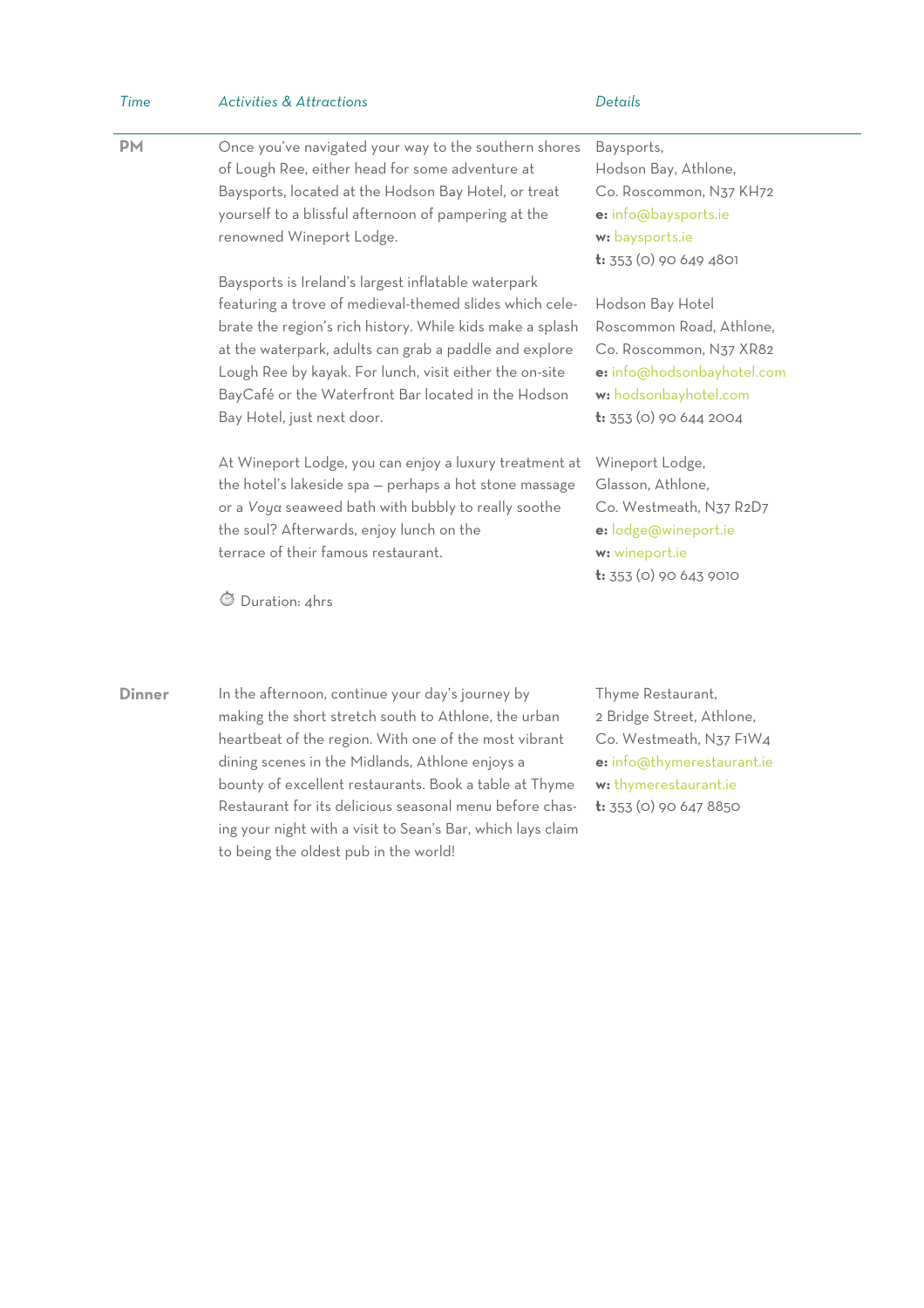# **Day 3: Athlone to Shannonbridge**

| Time      | <b>Activities &amp; Attractions</b>                                                                                                                                                                                                                                                                                                                                                                                                                                                                                     | Details                                                                                                                                                        |
|-----------|-------------------------------------------------------------------------------------------------------------------------------------------------------------------------------------------------------------------------------------------------------------------------------------------------------------------------------------------------------------------------------------------------------------------------------------------------------------------------------------------------------------------------|----------------------------------------------------------------------------------------------------------------------------------------------------------------|
| <b>AM</b> | Enjoy a morning wander around Athlone's charming old<br>town, beginning with a visit to Bastion Kitchen for<br>breakfast. With a focus on local, organic ingredients, the<br>café tempts with a fine stock of treats including hand<br>roasted coffee, smashed avocado toast and<br>delicious organic granola.                                                                                                                                                                                                          | Bastion Kitchen,<br>Bastion Street, Athlone,<br>Co. Westmeath, N37 A2N7<br>e: bastionk1tchen@gmail.com<br>w: bastionkitchenonline.ie<br>t: 353 (0) 90 649 8369 |
|           | Before returning to the marina, pay a visit to Athlone<br>Castle.                                                                                                                                                                                                                                                                                                                                                                                                                                                       | Athlone Castle Visitor Centre,<br>Castle Street, Athlone,<br>Co. Westmeath, N37 EA32                                                                           |
|           | Duration: 2hrs                                                                                                                                                                                                                                                                                                                                                                                                                                                                                                          | e: info@athlonecastle.ie<br>w: athlonecastle.ie<br>$t: 353$ (0) 90 644 2130                                                                                    |
| <b>PM</b> | Leaving the bustle of Athlone behind, continue your<br>journey downriver though Athlone Lock towards one of<br>the true highlights of Ireland's waterways: the<br>ancient wonder of Clonmacnoise. The site is one of the<br>best preserved monastic settlements in Europe and<br>features nine churches and two stunning round towers<br>dramatically set along the winding river. Step back in<br>time at the excellent interactive visitor centre before<br>wandering amid the awe-inspiring ruins.<br>Duration: 3hrs | Clonmacnoise,<br>Shannonbridge,<br>Co. Offaly, N37 V292<br>e: clonmacnoise@opw.ie<br>w: heritageireland.ie<br><b>t:</b> 353 (0) 90 967 4195                    |
|           | With Clonmacnoise in your wake, cruise south to the<br>postcard village of Shannonbridge. The historic<br>Luker's Bar makes an idyllic spot to enjoy your final<br>night on the Shannon with their panoramic riverside<br>restaurant offering a delicious menu of locally sourced<br>fare. It's the perfect spot to enjoy a Shannon sun-<br>downer too.                                                                                                                                                                 | Luker's Bar,<br>Main Street, Shannonbridge,<br>Co. Offaly, N37 XK75<br>e: lukersbar@gmail.com<br>w: lukersbar.com<br><b>t:</b> 353 (0) 90 967 4995             |